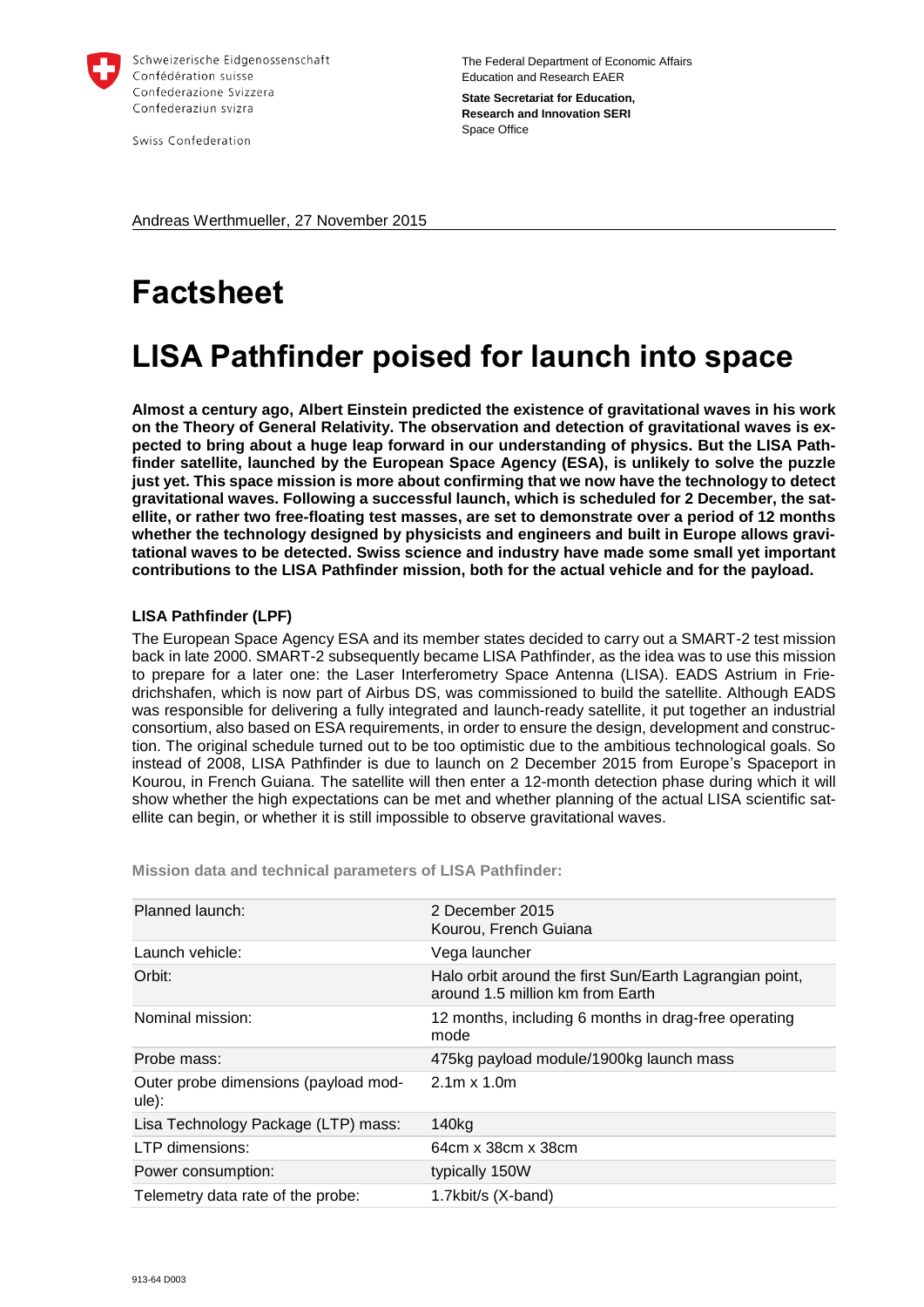

An illustration of the LISA Pathfinder satellite, showing the mission phase just after the satellite has split from the last rocket stage (silver object in the bottom right-hand corner). (Image: ESA)

#### **The LPF technology**

LISA Pathfinder measures the distance between two reference bodies (around 40cm) inside the satellite. To do this, the payload consists of the Lisa Technology Package (LTP) measuring 64×38×38 cm and weighing 150kg.

The LTP is equipped with various measurement and control systems. It also features two vacuum enclosures each containing a 46mm cube made of gold-platinum alloy. While the test masses will be subjected to intense vibrations during the launch and transport phases, during the detection phase they will float freely around 40cm apart. The distance between them, or more precisely any changes in this distance, will be measured using laser technology. Fibre optics will also be used to control and process the laser light. So as not to interfere too heavily with the measurement, the satellite's attitude will be precisely controlled using novel, very weak ion thrusters, i.e. electric propulsion systems, with a propulsion force that can vary between 0.1 and 150µN.



The scientific payload with the two gold-platinum cubes, which will float freely on the gravitational waves in space. A high-precision laser measuring system will be used to measure the movements of the cubes towards each other caused by the waves. (Image: ESA).

#### **Einstein's legacy: the science behind LPF**

Gravitational waves are one of the few phenomena predicted in Einstein's Theory of General Relativity that have yet to be directly proven. The first conclusive measurement will therefore further corroborate Einstein's theory and potentially disprove other misleading explanations in modern physics. At the same time, gravitational waves contain information about processes in the Universe that cannot be obtained any other way. While gravitational waves are emitted by all accelerating bodies, their existence can only be proven through the most energetic processes in the Universe. By detecting gravitational waves, highenergy gamma rays and neutrinos, astrophysicists are opening up new 'windows into space', which will offer insights into previously unexplored areas. This may eventually provide answers to questions about the nature of dark matter and dark energy, and ultimately about the basic principles of physics and our understanding of them.